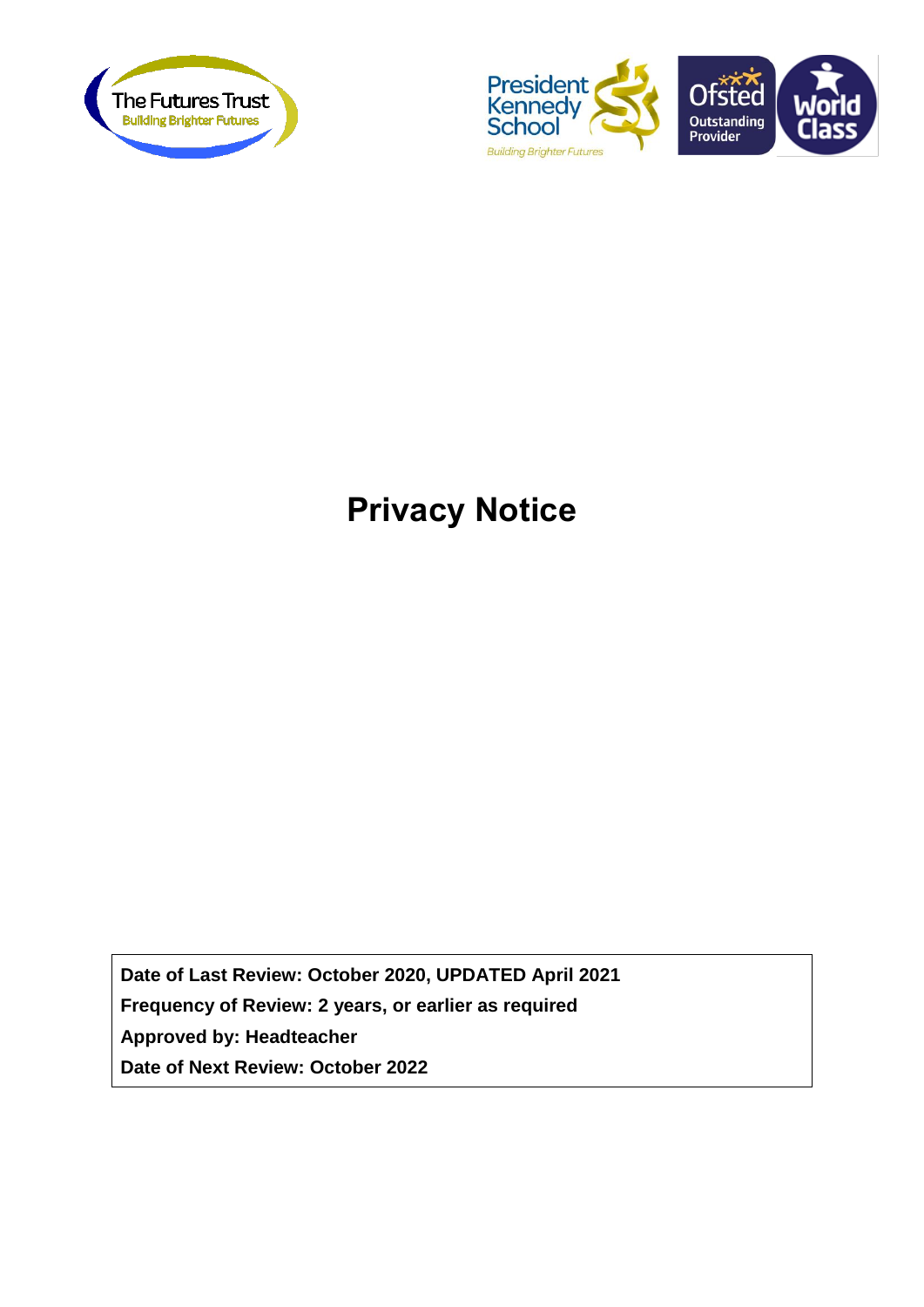



# **Privacy Notice for Parents and Students – How we use your information**

#### **Who are we?**

President Kennedy School is the 'data controller'. This means we are responsible for how your personal information is processed and for what purposes. President Kennedy School is a member as an academy, part of The Futures Trust a multi academy trust.

The Futures Trust is registered as the Data Controller with the Information Commissioner's Office (ICO); Registration Number: ZA154781

You can contact the school as the Data Controller in writing:

- By email to: [reception@pks.coventry.sch.uk](mailto:reception@pks.coventry.sch.uk)
- By post to: The Data Controller, President Kennedy School, Rookery Lane, Coventry, CV6 4GL.

#### **What is a Privacy Notice?**

A Privacy Notice sets out to individuals how we use any personal information that we hold about them. We are required to publish this information by data protection legislation. This Privacy Notice explains how we process (collect, store, use and share) personal information about our students and parents.

#### **What is Personal Information?**

Personal information relates to a living individual who can be identified from that information. Identification can be by the information alone or in conjunction with any other information in the data controller's possession or likely to come into such possession.

'Special category' personal information relates to personal information revealing racial or ethnic origin, political opinions, religious or philosophical beliefs, or trade union membership, and the processing of genetic data, biometric data for the purpose of uniquely identifying a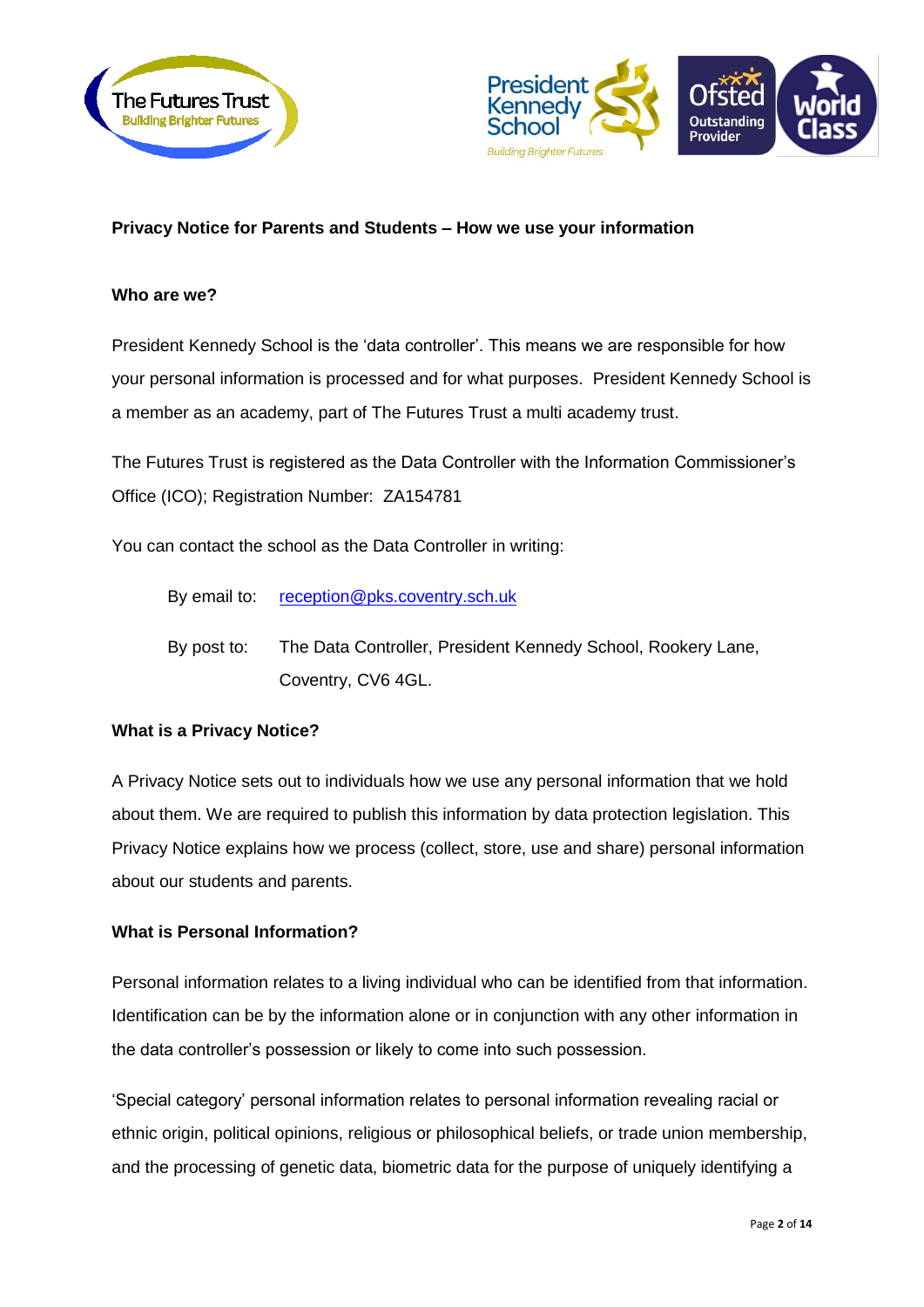



natural person, data concerning health or data concerning a natural person's sex life or sexual orientation.

# **What personal information do we process about students and parents?**

The student and parent information that we collect, hold and share includes:

- Personal information including a student's name, date of birth, unique pupil number and home address.
- Characteristics such as ethnicity, language, nationality, country of birth and free school meal eligibility.
- Attendance information such as sessions attended, number of absences and absence reasons.
- Educational information including records of work, assessment results, relevant medical information, details of students' special educational needs, exclusions/behavioural information.
- Contact information for parents, carers and other relatives, including telephone numbers, home addresses and e-mail addresses.
- Information about a child's home life, where required as part of necessary safequarding and welfare processes.
- CCTV images captured in school.
- Photographs.

## **Why do we use personal information?**

We use student data to:

- Support student learning
- Monitor and report on student progress
- Provide appropriate pastoral care
- Assess the quality of our services
- Comply with the law regarding data sharing
- Safeguard students
- Administer admissions waiting lists
- To share medical information with relevant school staff and public health agencies.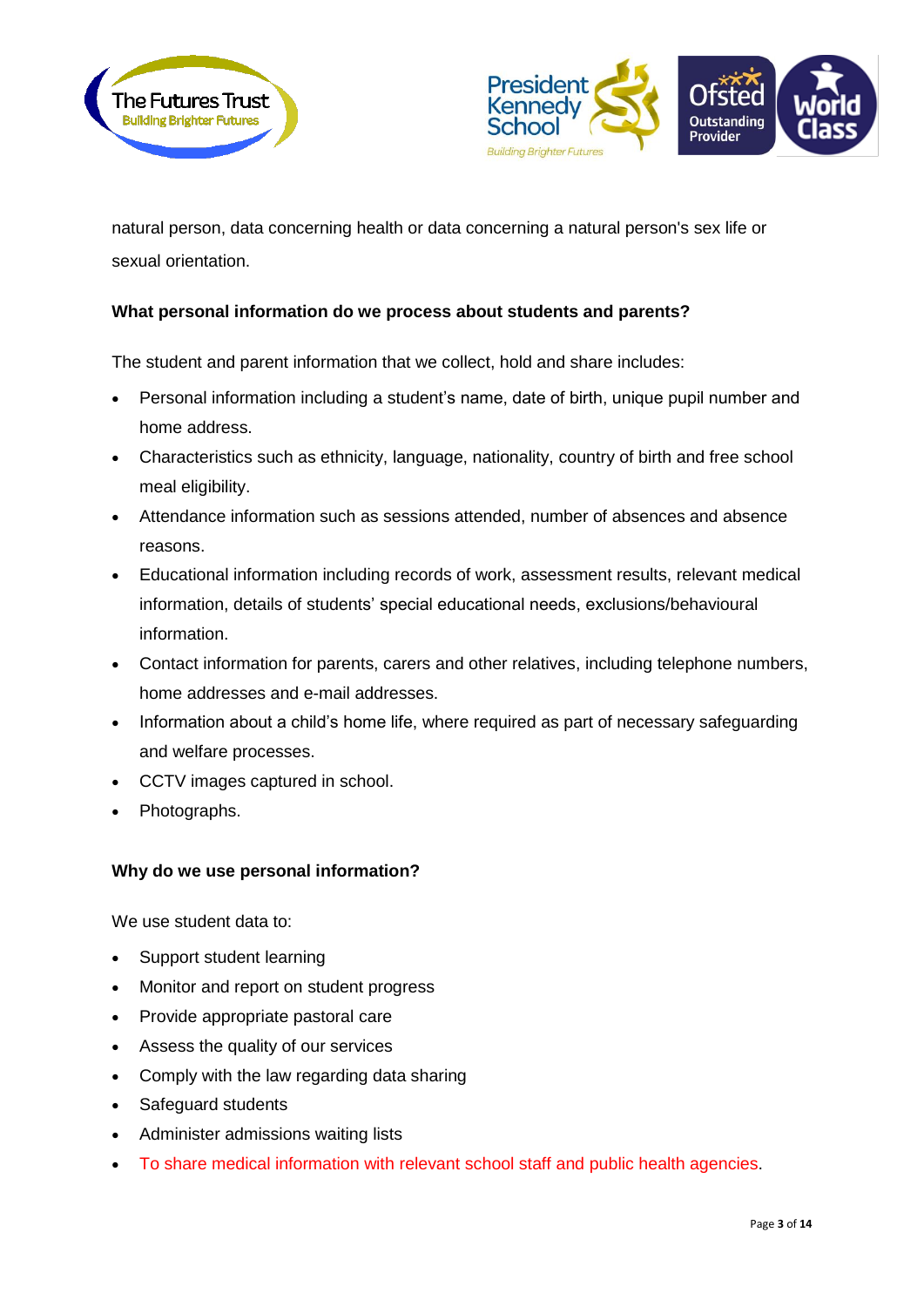



# **Collecting student information**

Whilst the majority of student information you provide to us is mandatory, some of it is provided to us on a voluntary basis. In order to comply with the General Data Protection Regulation, we will inform you whether you are required to provide certain student information to us or if you have a choice in this.

# **What are the legal reasons for us to process your personal information?**

We are required to process personal information in accordance with data protection legislation and only do so when the law allows us to. The lawful reasons we have for processing personal information are as follows.

We do not share information about students with any third party without consent unless the law and our policies allow us to do so.

Where it is legally required, or necessary (and it complies with data protection law) we may share personal information about students with:

- All local authorities to meet our legal obligations to share certain information with them, such as safeguarding concerns and exclusions
- The Department for Education (DfE)
- The student's family and representatives
- Relevant School Staff (e.g. Medical and Safeguarding information)
- Educators and examining bodies
- Our regulator (e.g. DfE, the Education Skills and Funding Agency (ESFA), ICO, Charity Commission)
- Suppliers and service providers to enable them to provide the service we have contracted them for
- Financial organisations
- Central and local government
- Our auditors
- Survey and research organisations
- Health authorities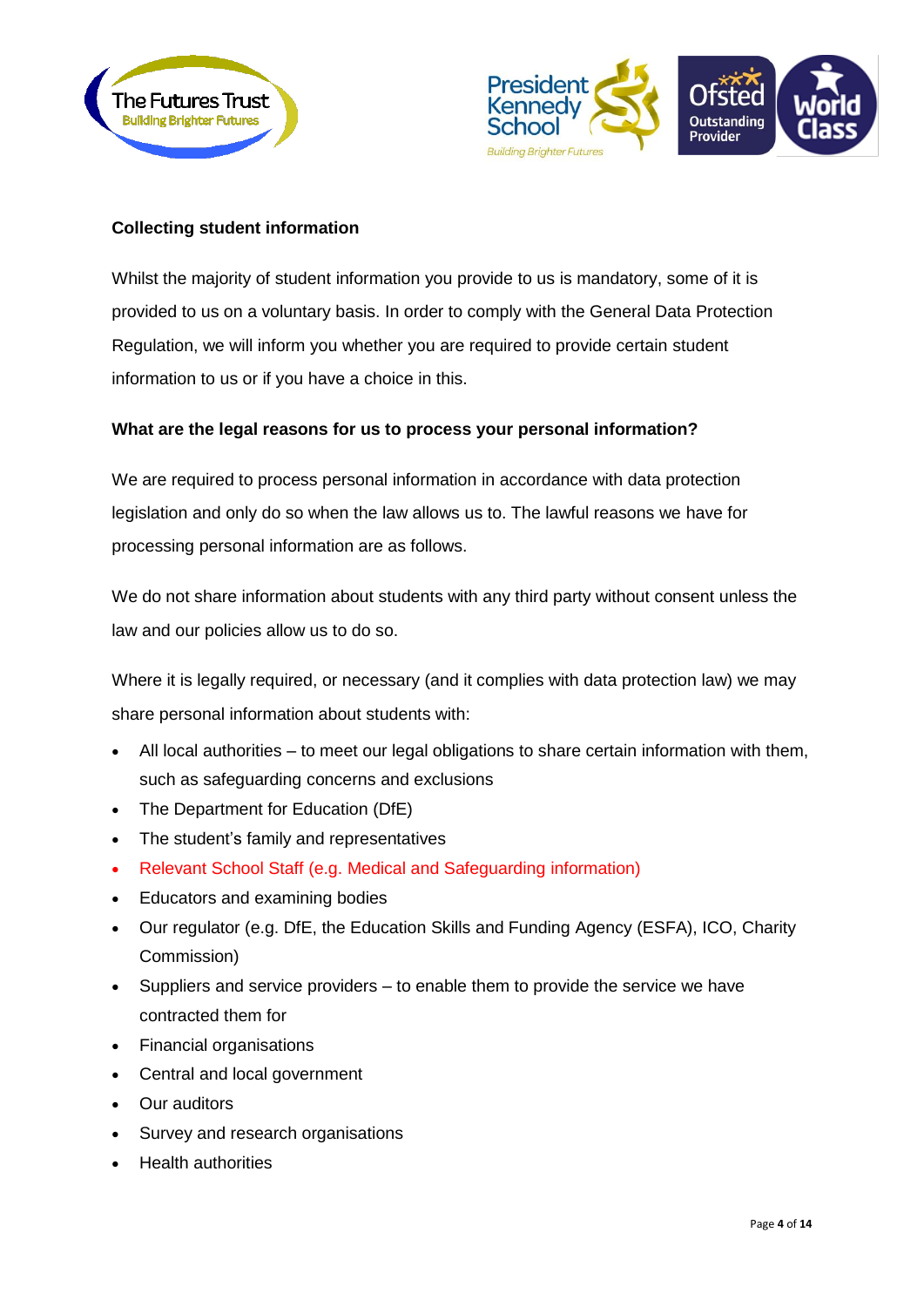



- Security organisations
- Health and social welfare organisations
- Professional advisers and consultants
- Charities and voluntary organisations
- Police forces, courts, tribunals
- Professional bodies
- Universities and teacher training bodies
- Schools that students attend after leaving us
- Educational institutions including schools, academies, colleges and other further education establishments

#### **1) To comply with the law**

We collect and use general purpose student information in order to meet certain legal requirements and legal obligations placed upon the school by law. We therefore are required to this process personal information for such purposes even if you have not consented to us doing so.

Details of the type of processing that we must undertake, the personal data that is processed, the legislation which requires us to do so and who we may share this information with is detailed in this document.

If you would like a copy of or further information regarding the statutory authorities that underpin our legal obligations, you should contact the school in writing.

#### **2) To protect someone's vital interests**

We are able to process personal information when there is an emergency and/or where a person's life is in danger.

For example, with the emergency services or relevant School staff (Teachers/First Aiders).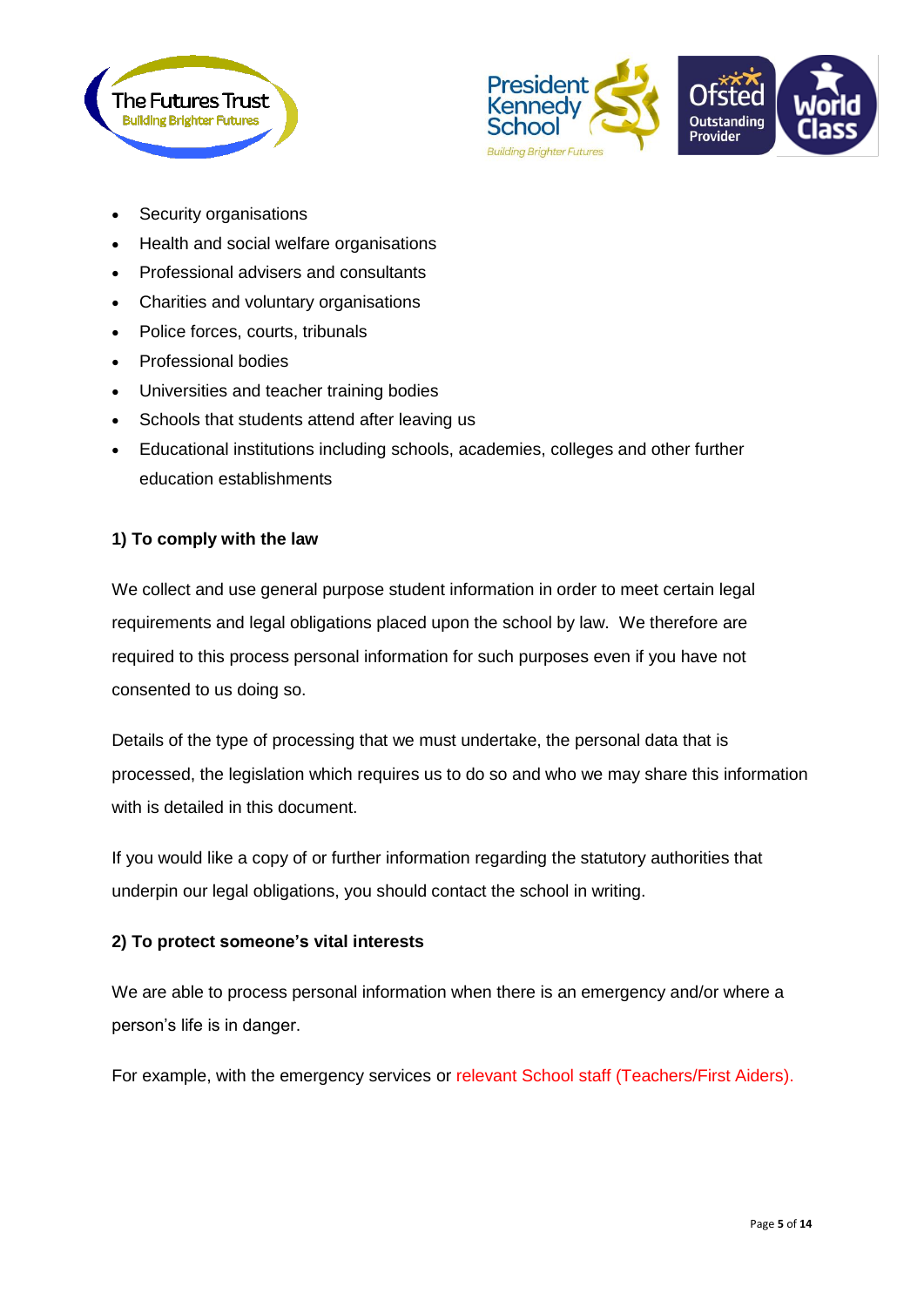



# **3) With the consent of the individual to whom that information 'belongs'**

Whilst much of the personal information processed is in accordance with a legal requirement, there is some personal information that we can only process when we have your consent to do so. In these circumstances, we will provide you with specific and explicit information regarding the reasons the data is being collected and how the data will be used.

For example, photographs, health information for school trips and vaccinations.

#### **4) To perform a public task**

It is a day-to-day function of the school to ensure that children receive the education and support they require. Much of this work is not set out directly in any legislation but it is deemed to be necessary in order to ensure that students are properly educated and supported.

#### Special category personal information

In order to process 'special category' data, we must be able to demonstrate how the law allows us to do so. In addition to the lawful reasons above, we must also be satisfied that ONE of the following additional lawful reasons applies:

- 1. Explicit consent of the data subject
- 2. Processing relates to personal data which is manifestly made public by the data subject
- 3. Necessary for establishing, exercising or defending legal claims
- 4. Necessary for reasons of substantial public interest
- 5. Necessary for preventive or occupational medicine, or for reasons of public interest in the area of public health
- 6. Necessary for archiving, historical research or statistical purposes in the public interest.

The lawful reasons for each type of special category personal information data that we process is set out in the tables attached.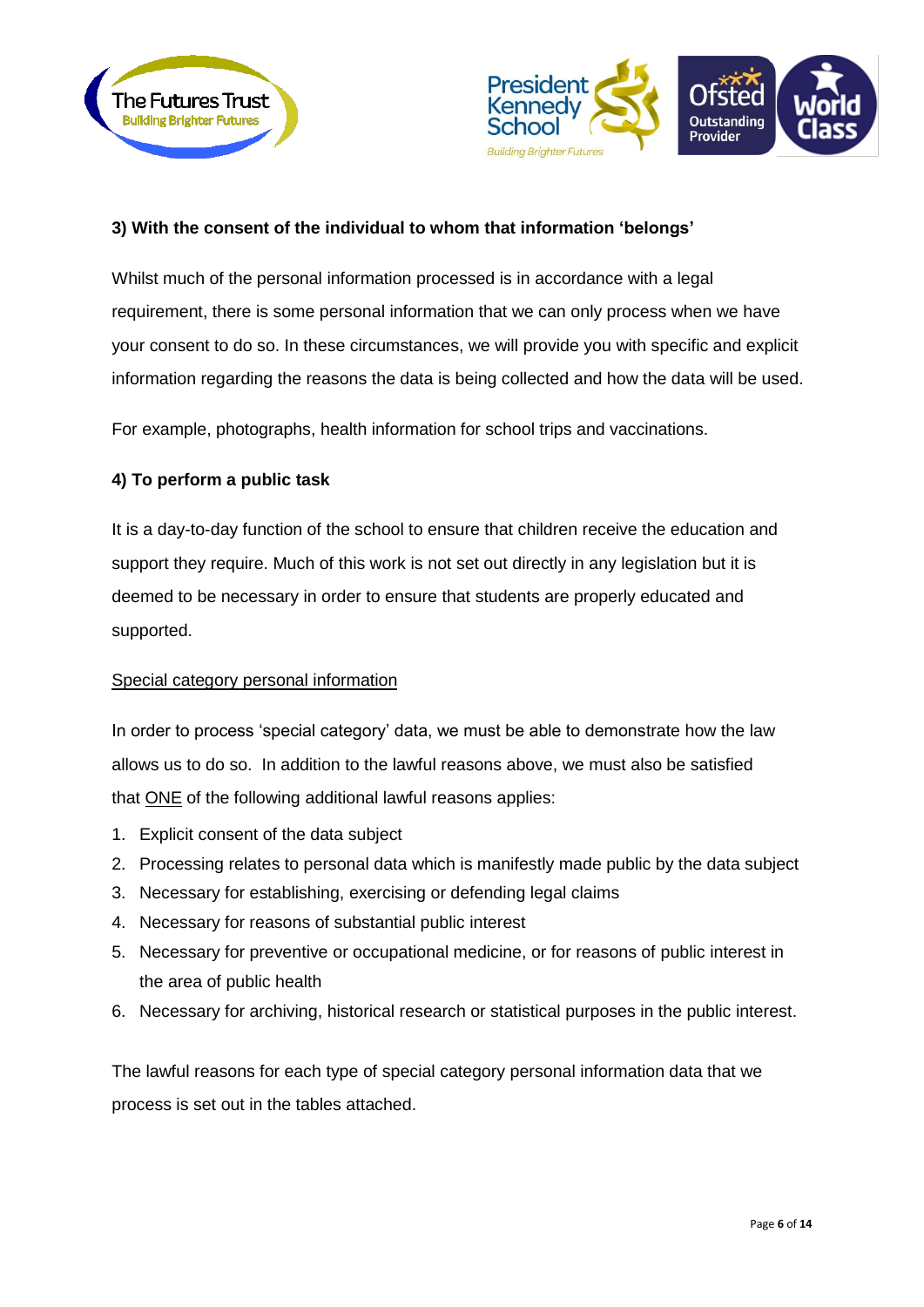



# **Who might we share your information with?**

We routinely share student information with:

- All local authorities to meet our legal obligations to share certain information with them, such as safeguarding concerns and exclusions
- The Department for Education
- The student's family and representatives
- Educators and examining bodies
- Relevant School Staff (e.g. Medical and Safeguarding information)
- Our regulator (e.g. DfE, the Education Skills and Funding Agency (ESFA), ICO, Charity Commission)
- Suppliers and service providers to enable them to provide the service we have contracted them for
- Financial organisations
- Central and local government
- Our auditors
- Survey and research organisations
- Health authorities
- Security organisations
- Health and social welfare organisations
- Professional advisers and consultants
- Charities and voluntary organisations
- Police forces, courts, tribunals
- Professional bodies
- Universities and teacher training bodies
- Schools that students attend after leaving us
- Educational institutions including schools, academies, colleges and other further education establishments.

We do not share information about our students or parents unless the law and our policies allow us to do so.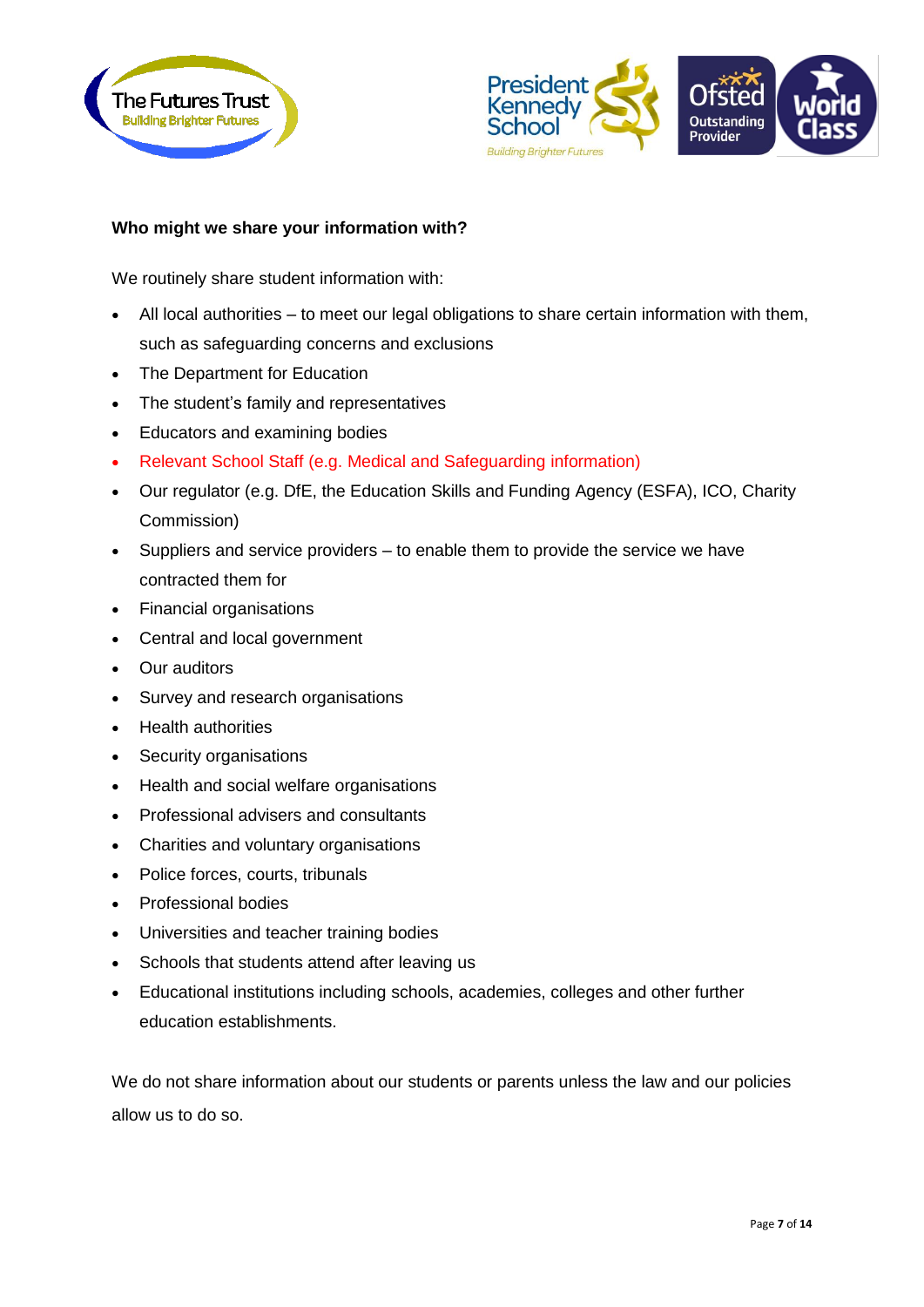



# **Data collection requirements**

To find out more about the data collection requirements placed on us by the Department for Education (for example; via the school census) go to [https://www.gov.uk/education/data](https://www.gov.uk/education/data-collection-and-censuses-for-schools)[collection-and-censuses-for-schools.](https://www.gov.uk/education/data-collection-and-censuses-for-schools)

## **NHS Test and Trace/Public Health Agencies:**

It may be necessary for us to share limited information with the above agencies in the event that an individual tests positive for Coronavirus, or it there is a Coronavirus outbreak. This will enable to the named agencies to liaise with families to provide advice and support, and to take appropriate steps in responding to an outbreak. You have the right to object to the sharing of information with such agencies. This is not an absolute right and will be assessed on a case by case basis.

## **What do we do with your information?**

All personal information is held in a manner which is compliant with data protection legislation. Personal information is only processed for the purpose it was collected. The school monitors the personal information it processes and will only share personal information with a third party if it has a legal basis to do so (as set out above).

## **How long do we keep your information for?**

In retaining personal information, the school complies with the Retention Schedules provided by the Information Record Management Society. The schedules set out the Statutory Provisions under which the school are required to retain the information.

A copy of those schedules can be located using the following link:

<http://irms.org.uk/page/SchoolsToolkit>

# **Transferring data internationally**

Where we transfer personal data to a country or territory outside the European Economic Area, we will do so in accordance with data protection law.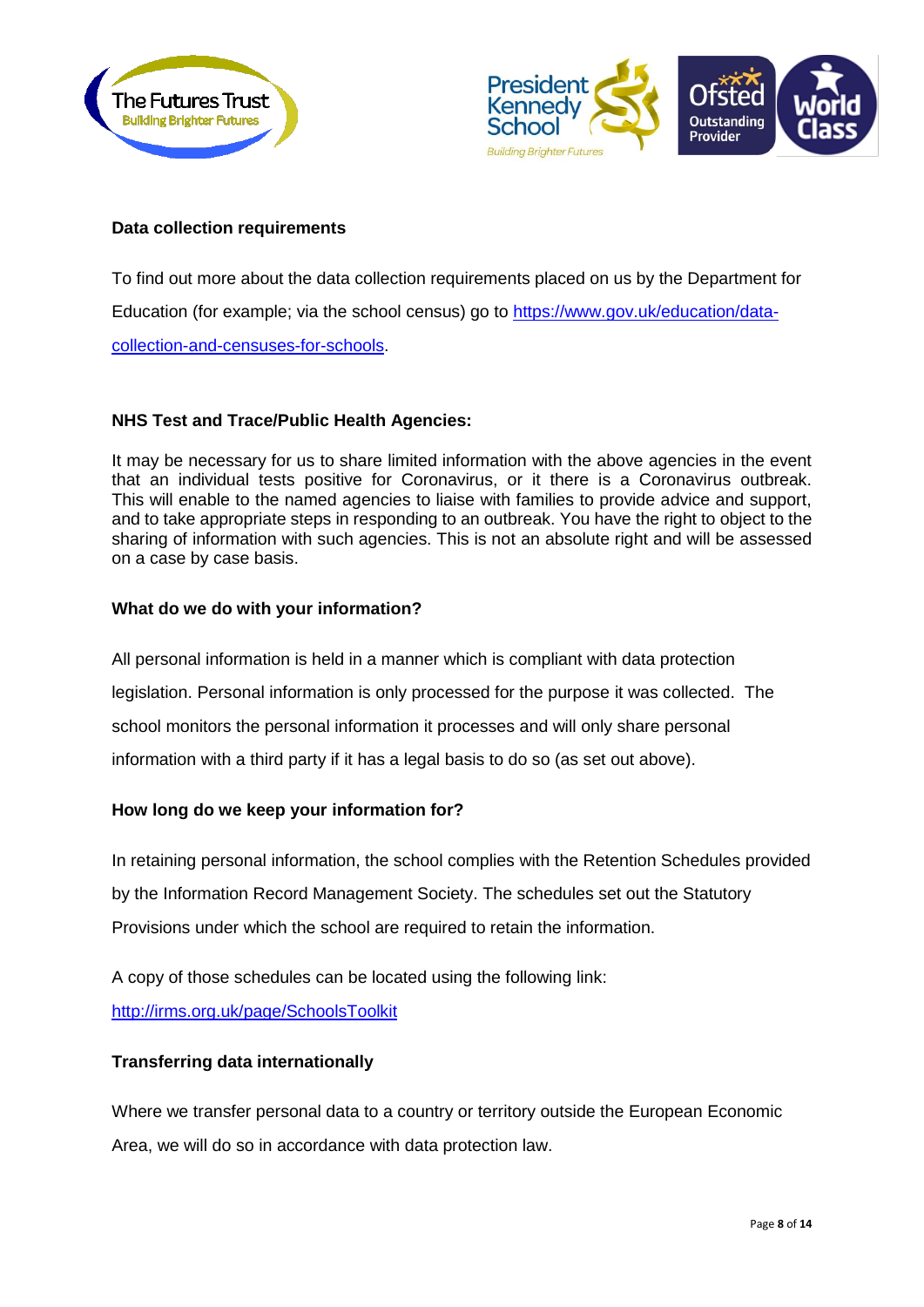



# **What are your rights with respect of your personal information?**

Under data protection law, parents and students have the right to request access to information about them that we hold. To make a request for your personal information, or to have access to your child's educational record, contact the School Data Protection Officer at Warwickshire Legal Services via email at [schooldpo@warwickshire.gov.uk](mailto:ailto:schooldpo@warwickshire.gov.uk) or alternatively to:

School Data Protection Officer Warwickshire Legal Services Warwickshire County Council Shire Hall Market Square **Warwick** CV34 4RL

## **\*\*Please ensure you specify which school your request relates to**\*\*

You also have the right to:

- object to processing of personal data that is likely to cause, or is causing, damage or distress;
- prevent processing for the purpose of direct marketing;
- object to decisions being taken by automated means;
- in certain circumstances, have inaccurate personal data rectified, blocked, erased or destroyed; and
- claim compensation for damages caused by a breach of the Data Protection regulations.

If you have a concern about the way we are collecting or using your personal data, you should raise your concern with us in the first instance or directly to the Information Commissioner's Office at [https://ico.org.uk/make-a-complaint/.](https://ico.org.uk/make-a-complaint/)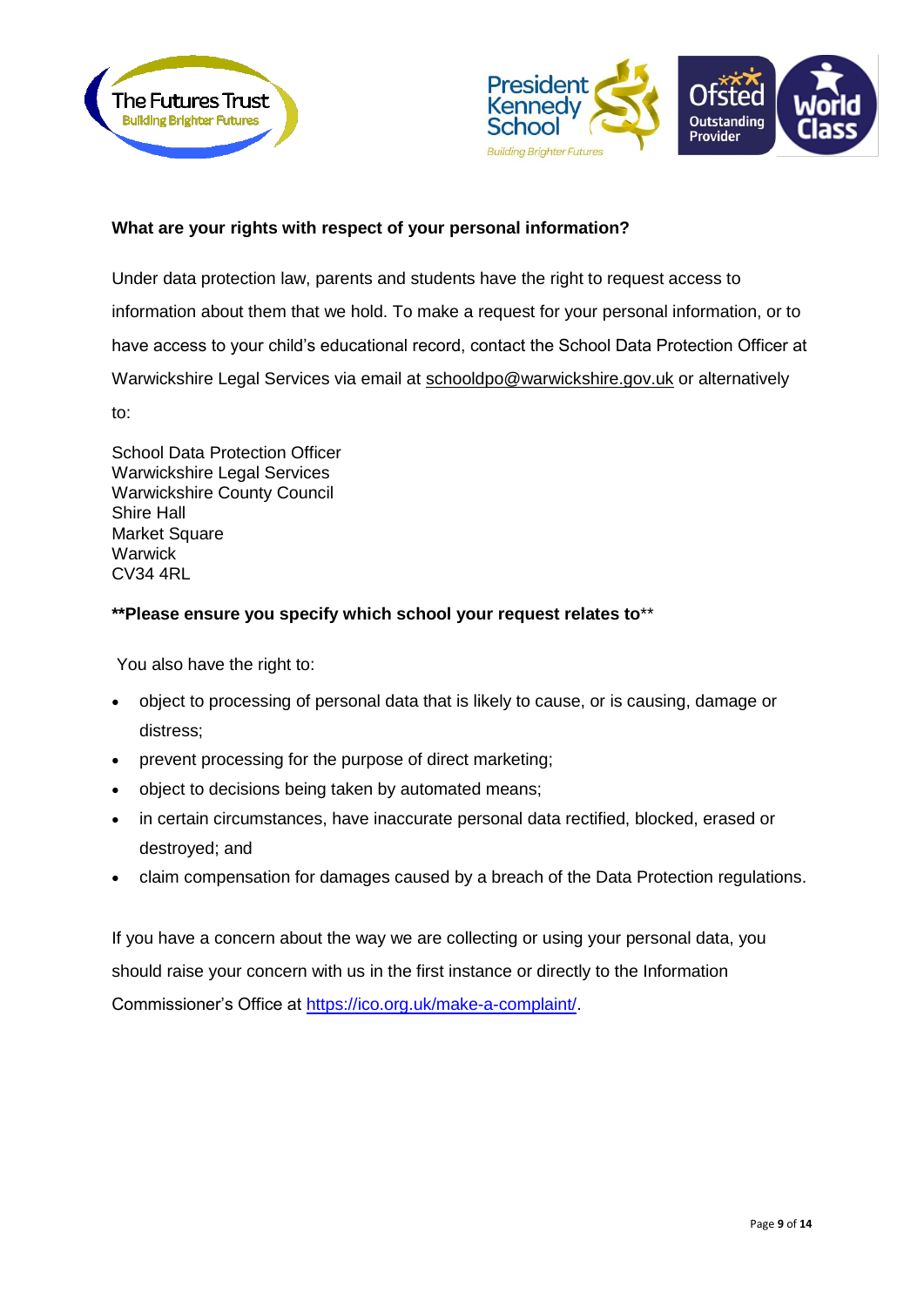



**Table 1** – Personal information we are required to process to comply with the law:

| <b>Information</b><br><b>Type</b>                                              | <b>Relevant legislation</b>                                                                                             | <b>Special</b><br>Category-<br>additional<br>lawful<br>reason | <b>Third Parties</b><br>with whom we<br>share<br>the<br>information | Lawful<br>for<br>reason<br>sharing |
|--------------------------------------------------------------------------------|-------------------------------------------------------------------------------------------------------------------------|---------------------------------------------------------------|---------------------------------------------------------------------|------------------------------------|
| Special<br><b>Education Needs</b><br>Report                                    | <b>Children's and Families</b><br>Act 2014, section 69                                                                  |                                                               | <b>Local Authority</b>                                              | Legal<br>Obligation                |
| Attendance<br>register                                                         | <b>Education (Pupil</b><br>Registration)(England)<br>Regulations 2006,<br>Regulation 4, 10, 11 and<br>12                |                                                               | OFSTED,<br><b>Local Authority</b>                                   | Legal<br>Obligation                |
| Common<br><b>Transfer file</b>                                                 | <b>Education (Pupil</b><br>Registration)(England)<br>Regulations 2005,<br><b>Regulation 6</b>                           |                                                               | School pupil<br>transfers to                                        | Legal<br>Obligation                |
| Safeguarding<br>information                                                    | Education Act 2002,<br>section 175<br>Children's Act 1989,<br>Section 17, 47, 83.<br>Children's Act 2004,<br>Section 11 |                                                               | <b>Local Authority</b>                                              | Legal<br>Obligation                |
| Admissions<br>Register                                                         | <b>Education (Pupil</b><br>Registration)(England)<br>Regulations 2006,<br>Regulation 4, 10, 11, 14<br>and 15            |                                                               | OFSTED,<br><b>Local Authority</b>                                   | Legal<br>Obligation                |
| <b>Curricular Record</b><br>including<br>Assessment and<br>achievement<br>data | <b>Education (Pupil</b><br>Information)<br>(England)Regulations<br>2005, Regulation 4                                   |                                                               | OFSTED,<br>Local School.<br><b>Local Authority</b>                  | Legal<br>Obligation                |
| Educational<br>Record                                                          | <b>Education (Pupil</b><br>Information)<br>(England)Regulations<br>2005, Regulation 5 and 6                             |                                                               | Parents, Local<br>school                                            | Legal<br>Obligation                |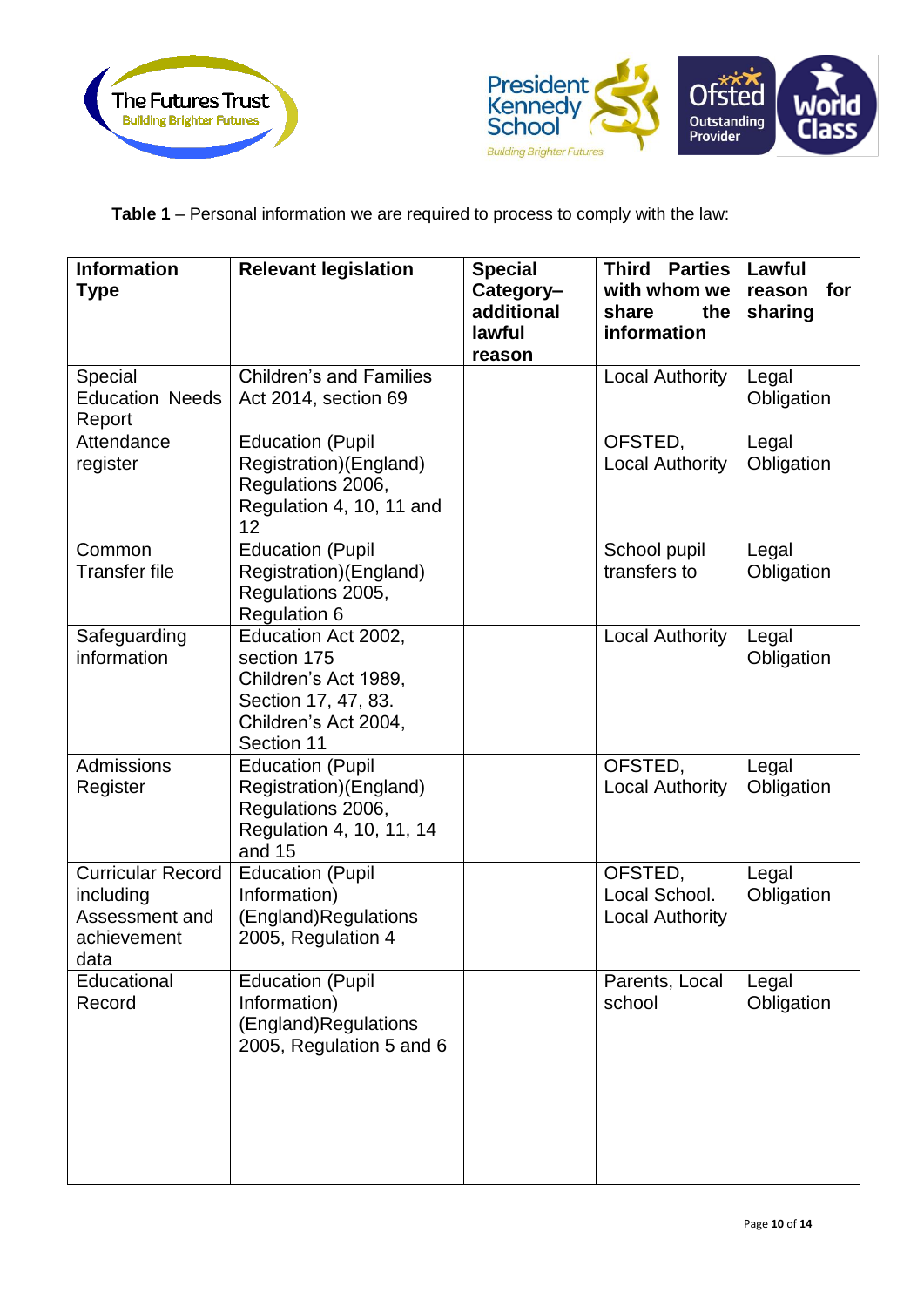



| <b>Information</b><br><b>Type</b>                                                           | <b>Relevant legislation</b>                                                                                           | <b>Special</b><br>Category-<br>additional<br>lawful<br>reason          | <b>Third Parties</b><br>with whom we<br>the<br>share<br>information                                       | Lawful<br>for<br>reason<br>sharing |
|---------------------------------------------------------------------------------------------|-----------------------------------------------------------------------------------------------------------------------|------------------------------------------------------------------------|-----------------------------------------------------------------------------------------------------------|------------------------------------|
| <b>Pupil Information</b><br>i.e name, age<br>address,<br>Emergency<br>contact details       | <b>Education (Information</b><br><b>About Individual Pupils)</b><br>(England) Regulations<br>2013, Regulation 3 and 5 |                                                                        | Department of<br>Education $-$<br>school census.<br>Other schools<br>- when pupils<br>transfers           | Legal<br>Obligation                |
| Medical / Dietary<br>/ allergies                                                            |                                                                                                                       | Necessary for<br>preventative<br><b>or</b><br>occupational<br>medicine | Department of<br>Education $-$<br>school census.<br>Other schools<br>- when pupils<br>transfers           | Legal<br>Obligation                |
| <b>School Census</b>                                                                        | Education Act 1996,<br>Sections 537 & 537A, and<br>accompanying regulations                                           |                                                                        | Department of<br>Education                                                                                | Legal<br>Obligation                |
| Staff information,<br>including<br>details,<br>personal<br>check,<br>DBS.<br>qualifications | Education Act 2005,<br>section 114                                                                                    |                                                                        | Secretary of<br>State,<br><b>Coventry City</b><br>Council,<br>Disclosure and<br><b>Barring</b><br>Service | Legal<br>Obligation                |

**Table 2** – Personal information we are required to process as it is necessary to protect someone's vital interests

| <b>Information</b><br><b>Type</b> | <b>Special Category - additional</b><br>lawful reason                                                                                                               | <b>Third</b><br><b>Parties</b><br>with<br>whom we share the for sharing<br>information                                    | Lawful<br>reason      |
|-----------------------------------|---------------------------------------------------------------------------------------------------------------------------------------------------------------------|---------------------------------------------------------------------------------------------------------------------------|-----------------------|
| Medical<br>Information            | Necessary to protect vital<br>interests of the data subject or<br>another person where the data<br>subject is physically or legally<br>incapable of giving consent' | Medical staff i.e.<br>paramedics/ambulance<br><b>Relevant School staff</b><br><i>i.e.</i> Teachers/First<br><b>Aiders</b> | <b>Vital Interest</b> |
| Religious<br>belief               | Necessary to protect vital<br>interests of the data subject or<br>another person where the data<br>subject is physically or legally<br>incapable of giving consent' | Medical staff i.e.<br>paramedics/ambulance                                                                                | <b>Vital Interest</b> |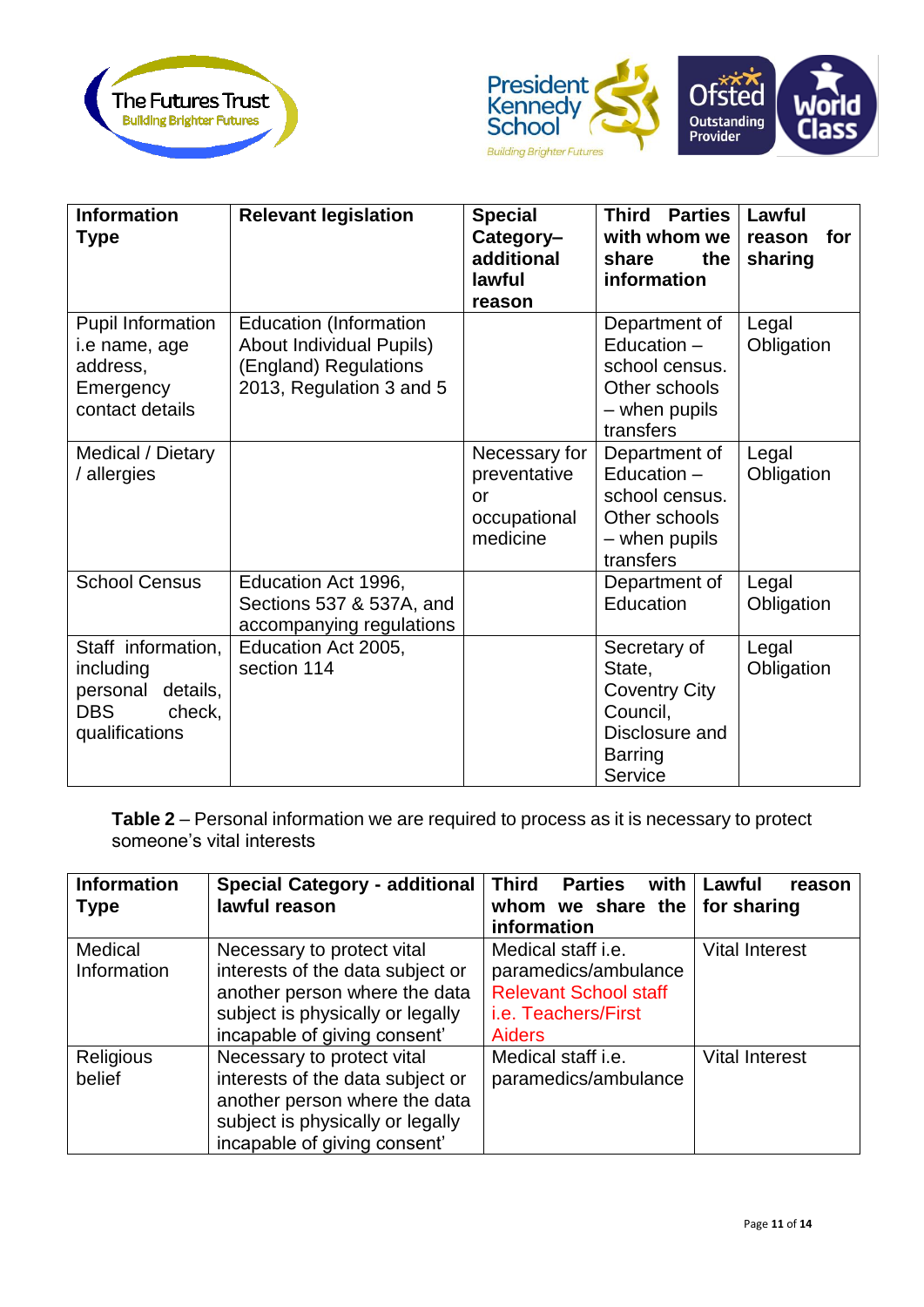



**Table 3 -** Personal information we are required to process with the consent of the individual to whom that information 'belongs'

| <b>Information</b><br><b>Type</b>        | <b>Special Category</b><br>- additional lawful<br>reason | Third Parties with whom we<br>share the information        | Lawful reason for<br>sharing                                                 |
|------------------------------------------|----------------------------------------------------------|------------------------------------------------------------|------------------------------------------------------------------------------|
| Photographs                              |                                                          | Government agencies, eg<br>Department for Education, Media | Consent<br>the<br>οf<br>individual to whom<br>information<br>that<br>belongs |
| <b>Mobile</b><br>Parent<br><b>Number</b> |                                                          | Parent Pay online payment<br>system                        | Consent<br>0f<br>the<br>individual to whom<br>information<br>that<br>belongs |
| email<br>Parent<br>address               |                                                          | ParentPay online payment<br>system                         | the<br>Consent<br>0f<br>individual to whom<br>information<br>that<br>belongs |

**Table 4 -** Personal information we are required to process because it is necessary to do so in order to perform a public task

| <b>Information Type</b>                                                                                                                | <b>Special</b><br>Category<br>additional<br>lawful reason | Third Parties with whom we<br>share the information                                  | Lawful reason for<br>sharing                                                                                                                            |
|----------------------------------------------------------------------------------------------------------------------------------------|-----------------------------------------------------------|--------------------------------------------------------------------------------------|---------------------------------------------------------------------------------------------------------------------------------------------------------|
| Pupil Information <i>i.e</i><br>name, age address,<br>child's first language,<br>Parent detail,<br><b>Emergency contact</b><br>details |                                                           | Department of Education -<br>school census. Other schools -<br>when pupils transfers | <b>Legal Obligation</b>                                                                                                                                 |
| <b>FSM</b> entitlement<br>(including information<br>relating to parental<br>income and receipt of<br>benefits)                         |                                                           | Department for Education -<br>Local authority                                        | Legal Obligation<br><b>Education</b><br>Act<br>1986, section $512 -$<br>requirement<br>to<br>provide free school<br>meals if the student<br>is eligible |
| Registration/Year<br>Group                                                                                                             |                                                           | Parent Pay online payment<br>system                                                  | of<br>the<br>Consent<br>individual to whom<br>information<br>that<br>belongs                                                                            |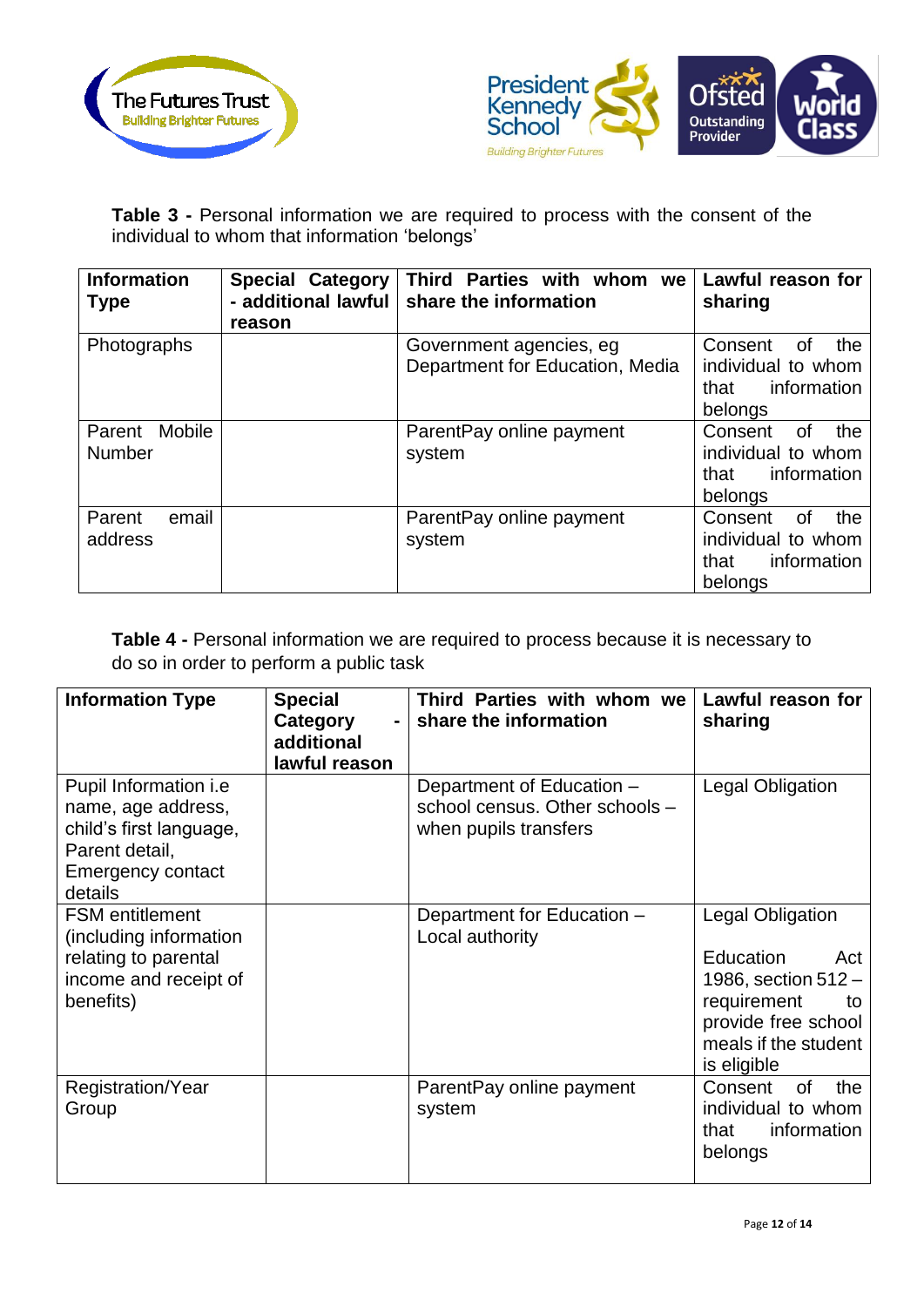



| <b>Information Type</b>                                  | <b>Special</b>   | Third Parties with whom we                                     | Lawful reason for          |
|----------------------------------------------------------|------------------|----------------------------------------------------------------|----------------------------|
|                                                          | Category         | share the information                                          | sharing                    |
|                                                          | additional       |                                                                |                            |
|                                                          | lawful reason    |                                                                |                            |
| <b>Academic Progress</b>                                 |                  | OFSTED, Parents, Health such                                   | Public<br><b>Task</b><br>& |
| data                                                     |                  | as Speech and Language                                         | <b>Legal Obligation</b>    |
| Learning journals, staff                                 |                  |                                                                |                            |
| observations,                                            |                  |                                                                |                            |
| Exclusion information,                                   |                  |                                                                |                            |
| Behaviour information,                                   |                  |                                                                |                            |
| Attendance information                                   |                  |                                                                |                            |
| (including details of                                    |                  |                                                                |                            |
| absence and                                              |                  |                                                                |                            |
| unauthorised absence)                                    |                  |                                                                |                            |
| Dietary restrictions and                                 |                  | ParentPay online payment                                       | Consent<br>0f<br>the       |
| allergies                                                |                  | system                                                         | individual to whom         |
|                                                          |                  |                                                                | information<br>that        |
|                                                          |                  |                                                                | belongs                    |
| <b>Medical information</b>                               | Necessary for    | Local Authority, Health,                                       | <b>Legal Obligation</b>    |
| including allergies                                      | preventative or  | <b>Coventry School Health and</b>                              |                            |
|                                                          | occupational     | <b>Wellbeing Service, Relevant</b>                             | Performance of a           |
|                                                          | medicine         | <b>School staff, Parents</b>                                   | public task                |
| <b>Special Educational</b><br><b>Needs documentation</b> |                  | Local Authority, other schools to<br>which a student transfers | Performance of a           |
| including SEND                                           |                  |                                                                | public task                |
| provision, Personal                                      |                  |                                                                |                            |
| Learning Plans,                                          |                  |                                                                |                            |
| Education, Health and                                    |                  |                                                                |                            |
| Care Plans, reports                                      |                  |                                                                |                            |
| from external agencies                                   |                  |                                                                |                            |
| Name                                                     |                  | <b>Public Health</b>                                           | <b>Public task</b>         |
|                                                          |                  | <b>NHS Test and Trace</b>                                      |                            |
| Date of Birth                                            |                  | <b>Public Health</b>                                           | Public task                |
|                                                          |                  | <b>NHS Test and Trace</b>                                      |                            |
| <b>Year Group</b>                                        |                  | <b>Public Health</b>                                           | <b>Public task</b>         |
|                                                          |                  | <b>NHS Test and Trace</b>                                      |                            |
| Parent contact number                                    |                  | <b>Public Health</b>                                           | <b>Public task</b>         |
|                                                          |                  | <b>NHS Test and Trace</b>                                      |                            |
| Results of COVID-19                                      | for<br>Necessary | <b>Public Health</b>                                           | <b>Public task</b>         |
| testing                                                  | reasons<br>of    | <b>NHS Test and Trace</b>                                      |                            |
|                                                          | public health    |                                                                |                            |
|                                                          |                  |                                                                |                            |
| Name                                                     |                  | <b>NHS Test and Trace</b>                                      | Public task                |
| Contact details                                          |                  | <b>NHS Test and Trace</b>                                      | Public task                |
|                                                          |                  |                                                                |                            |